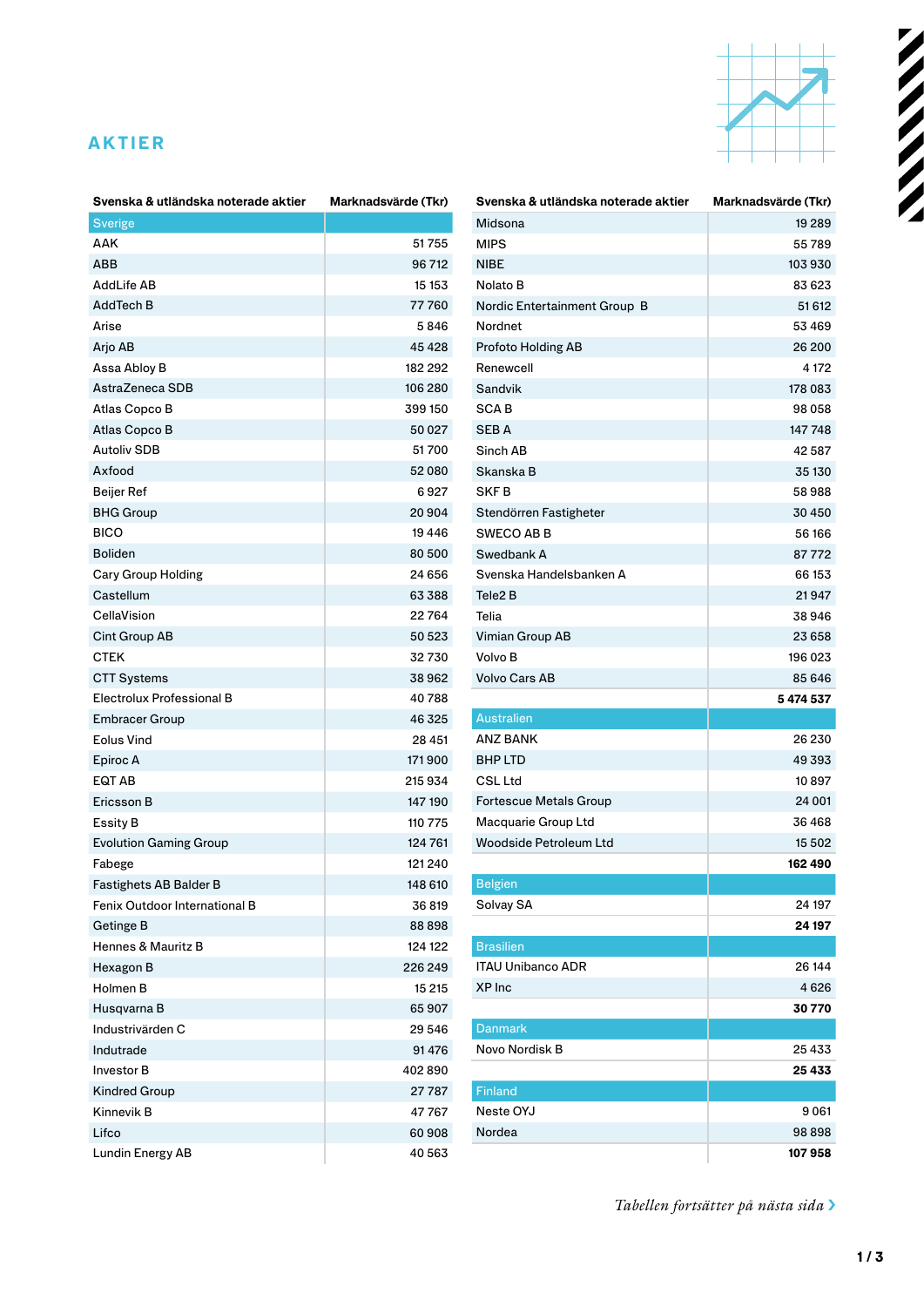## **AKTIER F O R T S .**

| Svenska & utländska noterade aktier | Marknadsvärde (Tkr) |
|-------------------------------------|---------------------|
| <b>Frankrike</b>                    |                     |
| Axa                                 | 9973                |
| <b>BNP Paribas</b>                  | 40 161              |
| LVMH                                | 62862               |
| Rubis                               | 16440               |
| Schneider Electric                  | 57 164              |
| <b>TotalEnergies SE</b>             | 43874               |
|                                     | 230 474             |
| <b>Holland</b>                      |                     |
| <b>ASML Holding</b>                 | 38 556              |
| <b>ING Groep</b>                    | 57968               |
| NN Group NV                         | 31 317              |
|                                     | 127840              |
| <b>Hong Kong</b>                    |                     |
| AIA Group                           | 54743               |
| Anta Sports Products LTD            | 13 570              |
| <b>CK Asset Holdings LTD</b>        | 12 5 5 2            |
| Enn Energy Holdings Ltd             | 20 278              |
|                                     | 101 143             |
| Japan                               |                     |
| Daiichi Sankyo Co Ltd               | 18856               |
| Daikin Industries Ltd               | 9230                |
| Itochu                              | 48 675              |
| <b>KDDI Corp</b>                    | 33 434              |
| Keyence Corp                        | 13 637              |
| Mitsubishi UFJ Financial Group      | 9825                |
| Nidec Corp.                         | 14880               |
| Nintendo                            | 21510               |
| <b>Recruit Holding</b>              | 38 367              |
| Sony                                | 76 469              |
| Terumo Corp                         | 28 273              |
| <b>Tokio Marine HLD Inc</b>         | 32 663              |
| Tokyo Electron LTD                  | 43769               |
| <b>Toyota Motor</b>                 | 51726               |
|                                     | 441313              |
| Kanada                              |                     |
| <b>Alimentation Couche-Tard INC</b> | 29 558              |
| Canadian National Railway CO        | 39772               |
| <b>Toronto-Dominion Bank</b>        | 92460               |
|                                     | 161790              |
| Kina                                |                     |
| Alibaba Group                       | 19467               |
| Tencent                             | 55 677              |
|                                     | 75 144              |

| Svenska & utländska noterade aktier       | Marknadsvärde (Tkr) |
|-------------------------------------------|---------------------|
| <b>Schweiz</b>                            |                     |
| Nestlé                                    | 64 222              |
| Roche                                     | 57162               |
|                                           | 121 384             |
| Singapore                                 |                     |
| <b>DBS Group</b>                          | 47 125              |
|                                           | 47 125              |
| Spanien                                   |                     |
| Iberdrola SA                              | 24 250              |
|                                           | 24 250              |
| <b>Storbritannien</b>                     |                     |
| AstraZeneca                               | 58 430              |
| <b>Compass Group PLC</b>                  | 6670                |
| <b>Land Securities PLC</b>                | 24 807              |
| <b>WPP PIc</b>                            | 8223                |
|                                           | 98 130              |
| Sydafrika                                 |                     |
| Anglogold Ashanti ADR                     | 17096               |
|                                           | 17096               |
| Sydkorea                                  |                     |
| Samsung                                   | 14889               |
| Samsung Electronics GDR                   | 79 131              |
|                                           | 94 020              |
| Taiwan                                    |                     |
| <b>Taiwan Semiconductor Manufacturing</b> | 96949               |
| C ADR                                     |                     |
|                                           | 96949               |
| <b>Tyskland</b>                           |                     |
| <b>Allianz SE</b>                         | 39 544              |
| Daimler                                   | 51208               |
| Daimler Truck Holding                     | 13811               |
| Deutsche Telekom                          | 22 4 8 4            |
| Fresenius SE                              | 18584               |
| Linde Plc                                 | 65 518              |
| <b>SAP</b>                                | 33 428              |
| Siemens                                   | 36777               |
|                                           | 281353              |
| <b>USA</b>                                |                     |
| Abbvie                                    | 40 088              |
| Adobe Inc                                 | 69826               |
| Alphabet Inc. Class A                     | 359 356             |
| Amazon.com Inc                            | 240 009             |
| AMD                                       | 5 2 1 2             |
| <b>Applied Materials</b>                  | 31345               |

*Tabellen fortsätter på nästa sida* ›